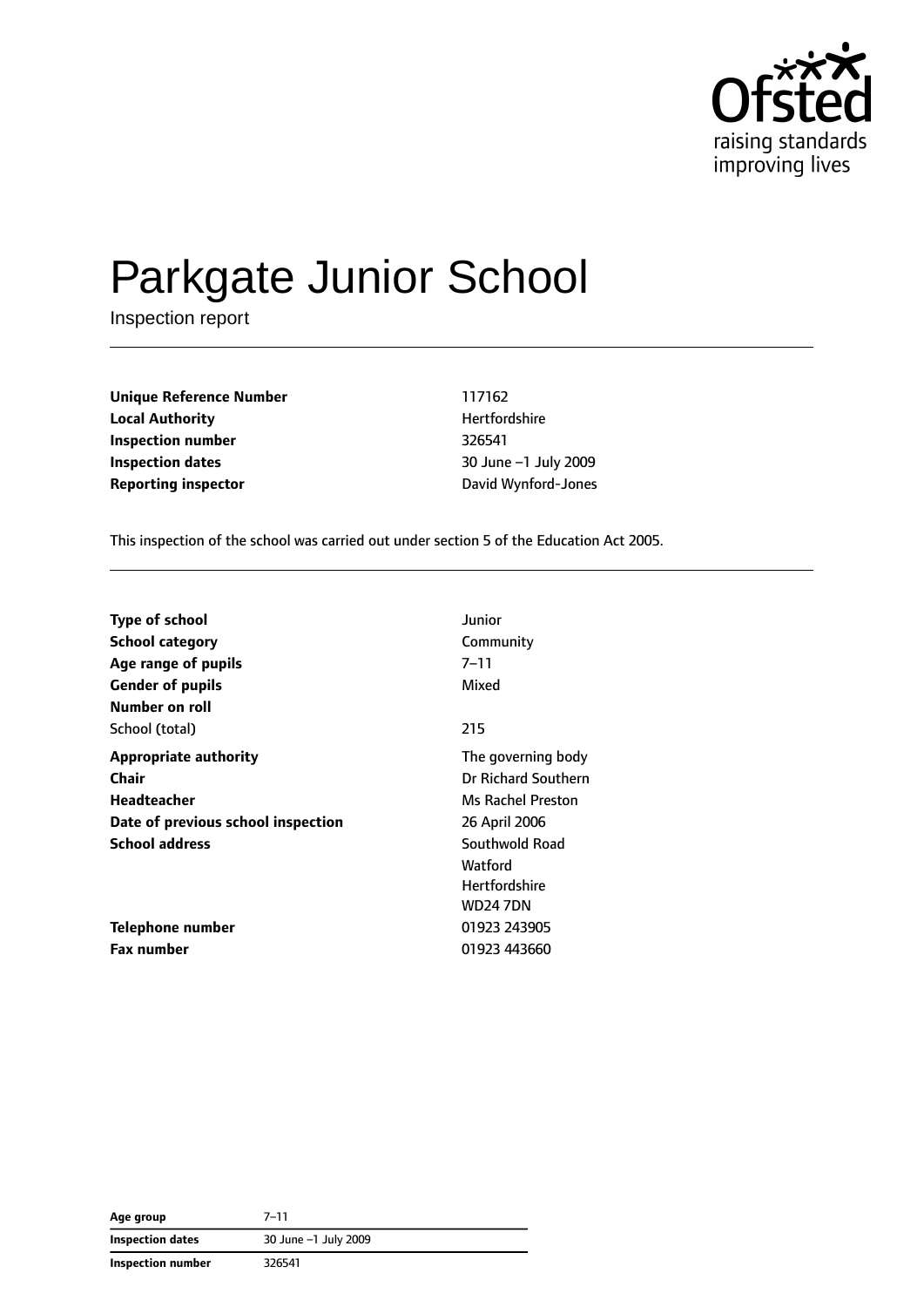.

<sup>©</sup> Crown copyright 2009

Website: www.ofsted.gov.uk

This document may be reproduced in whole or in part for non-commercial educational purposes, provided that the information quoted is reproduced without adaptation and the source and date of publication are stated.

Further copies of this report are obtainable from the school. Under the Education Act 2005, the school must provide a copy of this report free of charge to certain categories of people. A charge not exceeding the full cost of reproduction may be made for any other copies supplied.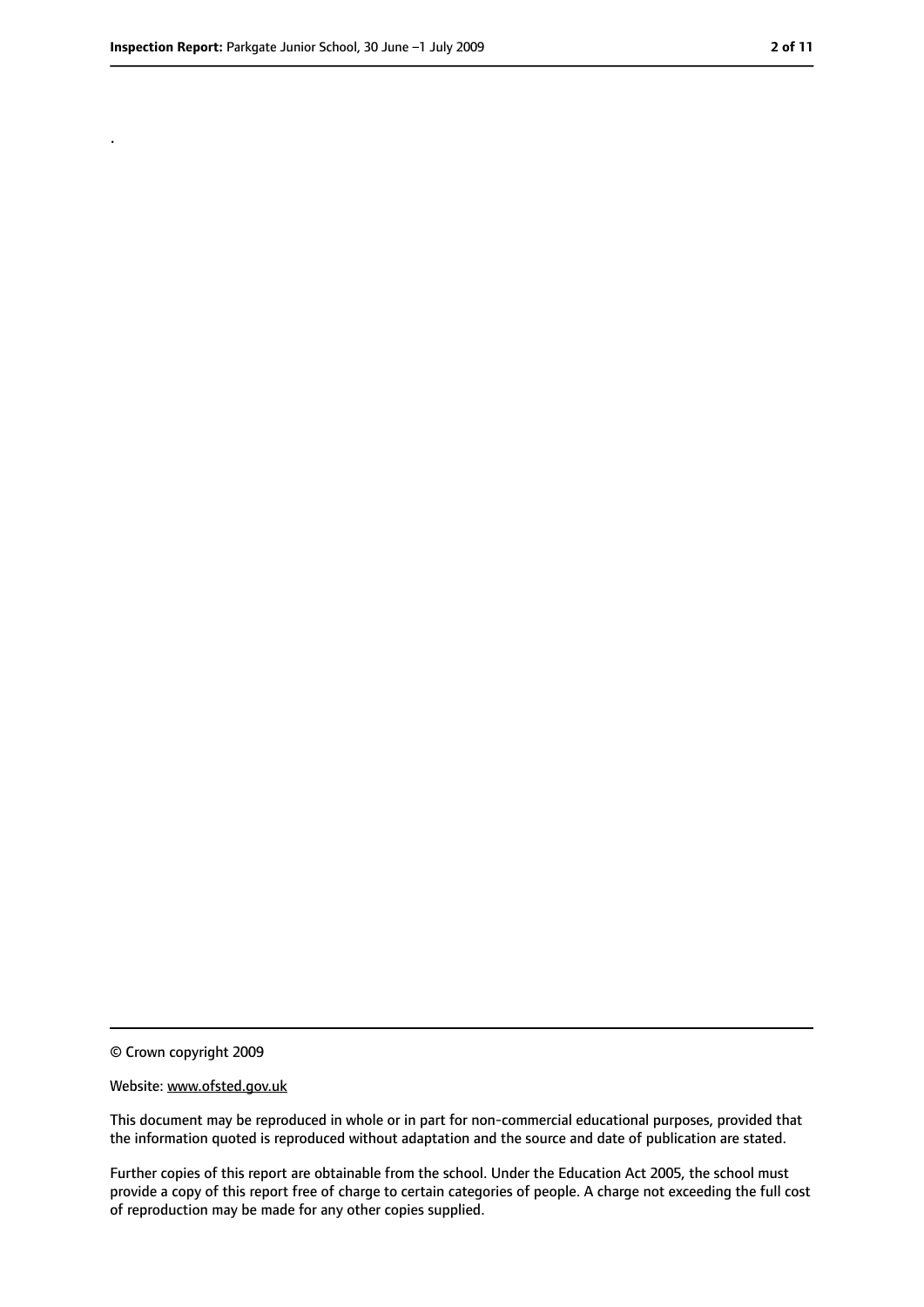### **Introduction**

The inspection was carried out by two additional inspectors.

#### **Description of the school**

The school is a similar size to most of its type. The majority of the pupils are of White British heritage. However, a third of the pupils are from minority ethnic backgrounds, the largest group being of Pakistani origin. A larger-than-average proportion speaks English as an additional language. A few are at early stages of learning English. Overall, attainment on entry is average. Pupils come from diverse socio-economic backgrounds. The percentage of pupils entitled to free school meals is below the national average as is the proportion of pupils with learning difficulties and/or disabilities. Very few pupils join or leave the school at other than the usual times. The school holds the Activemark for sports and the Healthy School Award.

Watford Borough Playscheme (Parkgate), a summer-term programme runs on the school site for four weeks each summer and is subject to separate inspection arrangements.

#### **Key for inspection grades**

| Grade 1 | Outstanding  |
|---------|--------------|
| Grade 2 | Good         |
| Grade 3 | Satisfactory |
| Grade 4 | Inadequate   |
|         |              |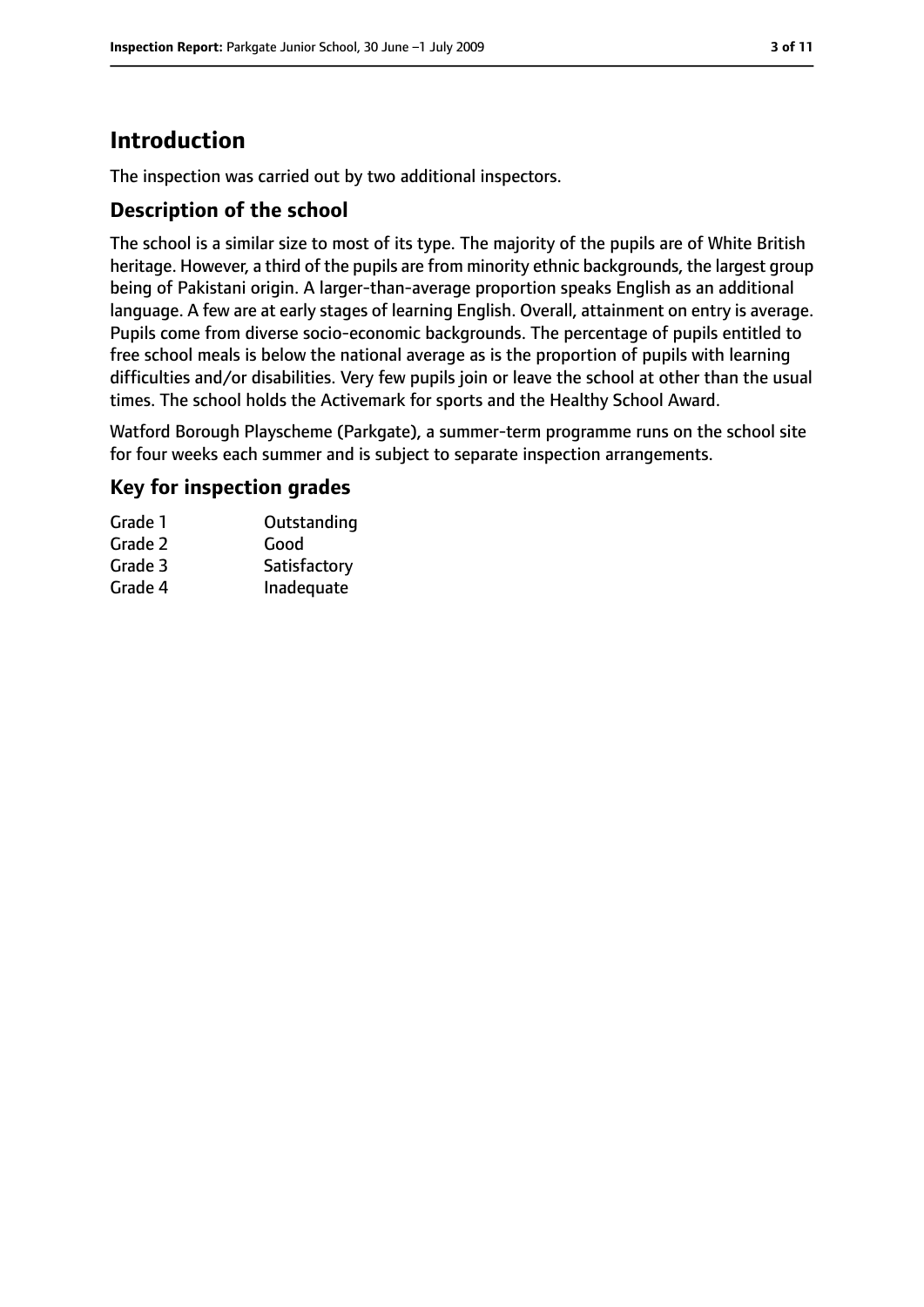### **Overall effectiveness of the school**

#### **Grade: 2**

Thisis an effective school. It provides a good education and good value for money. Relationships with parents are excellent. As a result, parents are highly supportive of the school. One wrote: 'I think the school is well led with great teachers. It is very friendly and welcoming.' Inspectors endorse this view.

Pupils make good progress in both their personal and academic development. They attain above-average standards because teaching is effective, the curriculum is good, as also is the level of care, guidance and support. This had been achieved as a result of the drive and dedication of the headteacher, the attention to detail and support of all staff and governors. The headteacher provides clear direction for the work of the school. She is focused on raising academic standards and helping pupils to prepare for living in today's society. Excellent links have been established with others to promote the pupils' well-being, for example, groups using the adjacent community centre, organisations within the local community and different religious groups.

Pupils' personal development and well-being is good. They enjoy school. They work hard in lessons and have an excellent understanding of healthy living. Their behaviour in lessons is good and at times exemplary. However, a small number of pupils do not always maintain this high standard at break times. The school is aware of this and has recently reviewed the behaviour policy. However, the measures by which it can be evaluated are not sufficiently precise. Changes are scheduled to be implemented at the start of the autumn term.

Pupils' achievement is good. From a starting point, broadly in line with the national average, pupils make good progress. In addition to developing their skills in reading, writing and mathematics, they are also effectively furthering their understanding and use of information and communication technology (ICT) to support their learning. However, pupils' progress in science is not as good. This is because pupils do not fully understand the complexities of undertaking investigative activities and many do not record their findings systematically. As a result, standards in science are similar to the national average. Standards in English are above average. In mathematics, a greater proportion of pupils attain the higher Level 5 than the national average.

Leadership and management at all levels are good. The quality of teaching and learning is monitored and evaluated, and good practice is increasingly being shared amongst staff. As a result, the quality of teaching, although variable, is good overall. Senior leaders analyse pupils' assessment information thoroughly and use the analysis effectively to target individuals and groups of pupils. As a result, all groups make good progress. Senior leaders have recently established curricular teams. They are reviewing the curriculum to ensure that stronger links are made between subjects. This is to help pupils to understand the relevance of their learning and the connections between subjects. Governors are supportive and provide a good level of challenge. They ensure that the school meets the latest requirements for safeguarding and that pupils are kept safe. They set high academic targets and monitor the work of the school and its finances carefully. The school has made good progress since its last inspection and has good capacity for further improvement.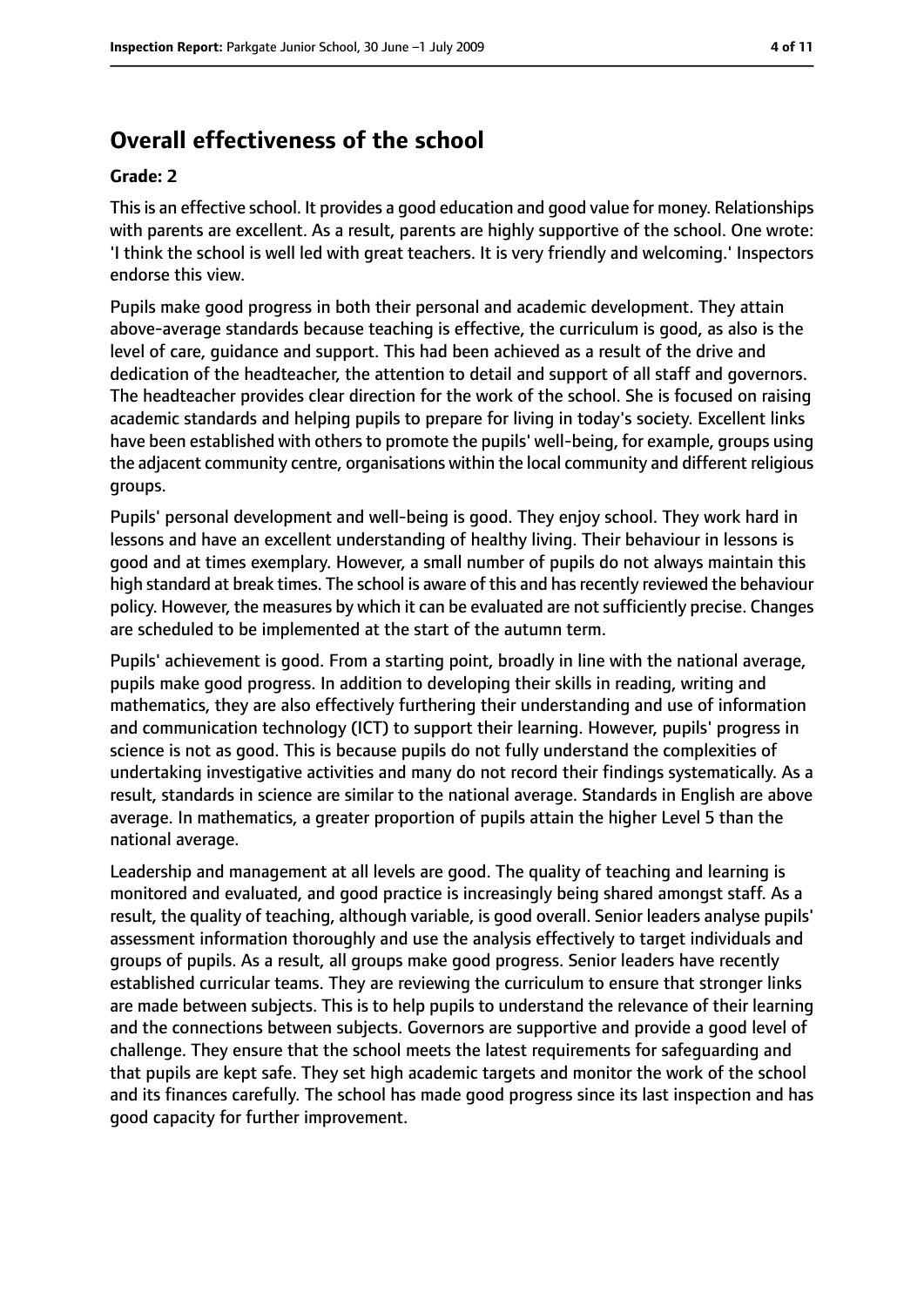#### **What the school should do to improve further**

- Raise standards and improve achievement by extending pupils' understanding of practical and investigative aspects of science.
- Improve pupils' behaviour at break times by implementing the current initiatives and by identifying clear criteria to measure success.

### **Achievement and standards**

#### **Grade: 2**

In the 2008 national tests Year 6 pupils attained above-average standardsin reading and writing. In mathematics and science standards were average. They made good progress in reading and writing. Overall, their achievement was good.

Current standards in Year 6 are above average in reading, writing, and mathematics. In science, standards are broadly in line with expectations. Standards in ICT are above expectations. Pupils are confident in using computers to help their learning. Review of other subjects indicates that pupils are attaining at least the expected levels with strengths in history, art and physical education.

The involvement of the school counsellor, the special educational needs team and those assisting pupilslearning English as an additional language, ensure that these and other vulnerable pupils are fully integrated into the life of the school. The school's detailed analysis of the assessment records show that all groups of pupils made good progress based on their starting points and needs, including those needing extra help with their learning.

### **Personal development and well-being**

#### **Grade: 2**

Pupils' spiritual, moral, social and cultural development is good. Although attendance is no better than the national average, pupils enjoy learning, get on well together and respond well to adults. In lessons, behaviour is often exemplary; pupils consider the needs of others and can work both independently and in teams. At break times, the good atmosphere is supported by the efforts of pupils who are playleaders and mediators. They help to make the playground a safe and friendly place. Nevertheless, there is an element of boisterous, noisy behaviour that is in sharp contrast to the otherwise high standards. Incidents of bullying or racism are rare and pupils trust staff to sort out any concerns.

Pupils have an excellent understanding of healthy lifestyles, typified by their great enthusiasm for the physical and social activities on offer. The school's work in this area has been recognised by national awards. Pupils make a good contribution to the school, for example through their work on the school council and as playleaders. They work well in the local community in activities such as the 'Adopt a Granny' scheme and links with disabled adults. They have a growing appreciation of global issues, aided by links such as those with schools in Africa and India. However, their understanding of how people live in contrasting parts of Britain, such as rural or less multicultural areas, is more limited. Pupils' good academic skills and their strong personal development equip them well for the next stage of education.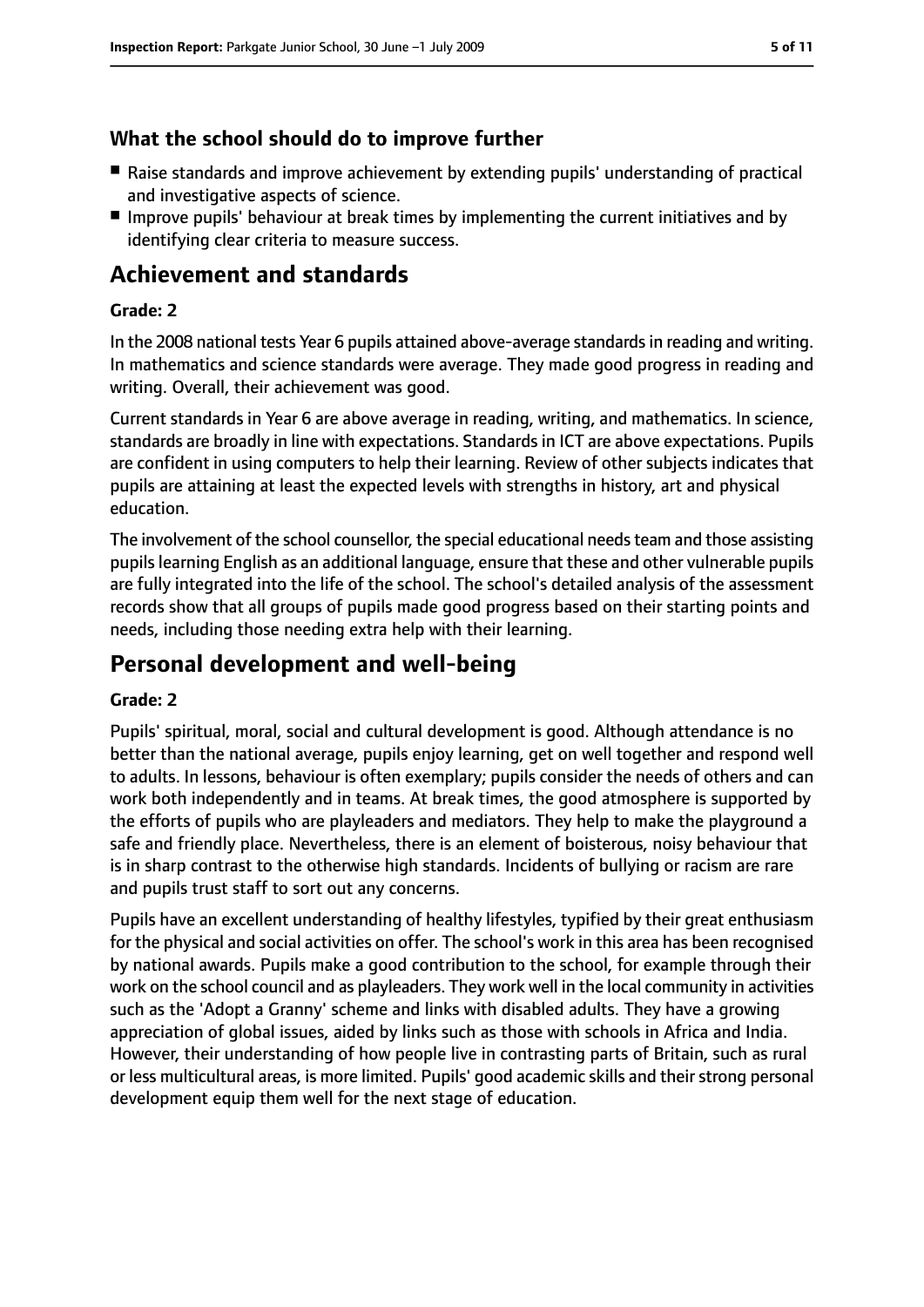## **Quality of provision**

### **Teaching and learning**

#### **Grade: 2**

Relationships are good. Teachers and teaching assistants manage pupils' behaviour well in lessons. This ensures that pupils feel safe, develop their self-confidence and acquire a positive attitude to learning. Although most of the teaching is good, it varies from satisfactory to outstanding. The most effective lessons are characterised by meticulous planning which meets the varying needs of the pupils, clear learning objectives and high expectations. Extremely skilful questioning challenges and extends pupils' thinking. Effective use is made of 'talk partners' to enable pupils to develop their speaking and listening skills and offers them the opportunity to discussideas and to hypothesise. Good use is made of the able teaching assistants who provide valuable support, particularly for pupils who find learning difficult and those who are at the early stages of learning English. In contrast, where teaching is not as effective, expectations are not as high, the pace at times is a little slow and some pupils are not challenged. Lack of confidence in subject knowledge is a significant factor underlying this. Teachers are increasingly using the electronic whiteboards to bring an added stimulus and dimension to learning.

Marking has improved but still varies considerably in quality. In general, English work is marked more thoroughly than other subjects. There are inconsistencies in how far pupils are expected to acknowledge and respond to marking and to assess their own performance.

#### **Curriculum and other activities**

#### **Grade: 2**

The curriculum ensures a good focus on basic skills, including in speaking and listening, literacy and mathematics. Staff have embarked on initiatives to develop further links between all subjects with the laudable aim of giving more effective coverage of the full range of the National Curriculum and opportunities for pupils to develop creatively, which have been few. Staff give a high priority to provision in personal, social, health and citizenship education and this has a good impact on pupils' overall development. The separate needs of all groups of pupils are considered and met well. This includes provision for those who find learning difficult, for any who are learning English for the first time and for more able pupils. Provision for those with particular gifts or talents has been a recent focus and continues to develop.

The required curriculum is enhanced very well by a wide range of themed events, school clubs, visits and visitors. These include residential trips, an impressive array of sports and cultural events, such as visits to places of worship. Specialist expertise is exploited wherever possible. Typical examples include sports coaches, Spanish teaching and the use of parental expertise. Parents have recently visited to talk about their jobs and to teach cookery from a range of ethnic traditions.

#### **Care, guidance and support**

#### **Grade: 2**

While more can be done to promote more settled behaviour at break times and to improve attendance further, parents and pupils rightly value the good pastoral care that is a hallmark of the school. The school is particularly effective in looking after vulnerable pupils, especially those with specific learning, behavioural or health needs, as well as those new to the country.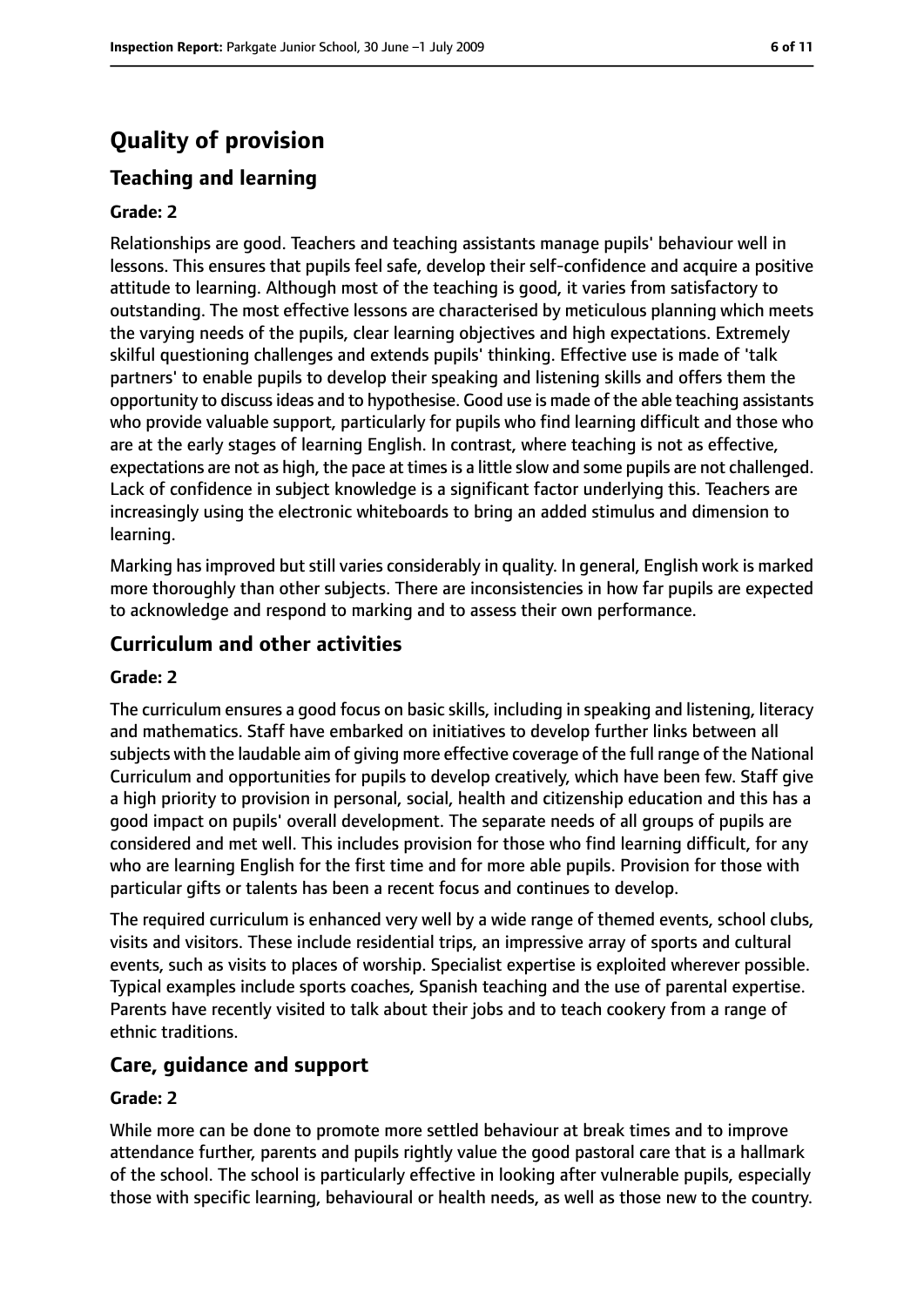Links are good with external agencies, to support pupils who need specialist help. These include a counsellor who is available to spend time with individuals, as appropriate. Arrangements are effective for pupils joining the school and for the transfer to secondary school. Of particular note are activities designed to help pupils in Year 6, such as a day spent working in this school but handling a secondary-style timetable and routines.

Good assessment systems mean that teachers are well placed to offer effective academic guidance. The vast majority of pupils know their targets in English and mathematics well. However, the setting of targets in science is variable between classes. As a result, not all pupils are involved as fully as they could be in developing their own learning.

### **Leadership and management**

#### **Grade: 2**

The senior leadership team works together well and complements each other's strengths. They provide good support for staff new to the school and ensure that the school continues to move forward. The curriculum, teaching and learning, and assessment data are carefully monitored and accurately evaluated. The areas for development are listed in the detailed school improvement plan. However, there are too many action points. As a result, there is the potential for staff overload and uncertainty as to which initiatives have priority. In many cases the measures by which the success of an initiative can be evaluated are not sufficiently precise. Parental confidence in the school is strong and the school's contribution to community cohesion is good. There is a whole-school commitment to equality of opportunities. Governors are conscientious in fulfilling their responsibilities and are supportive. There are particular strengths in developing pupils' understanding of local issues and the school is committed to strengthening its wider links and the global aspects of its strategy.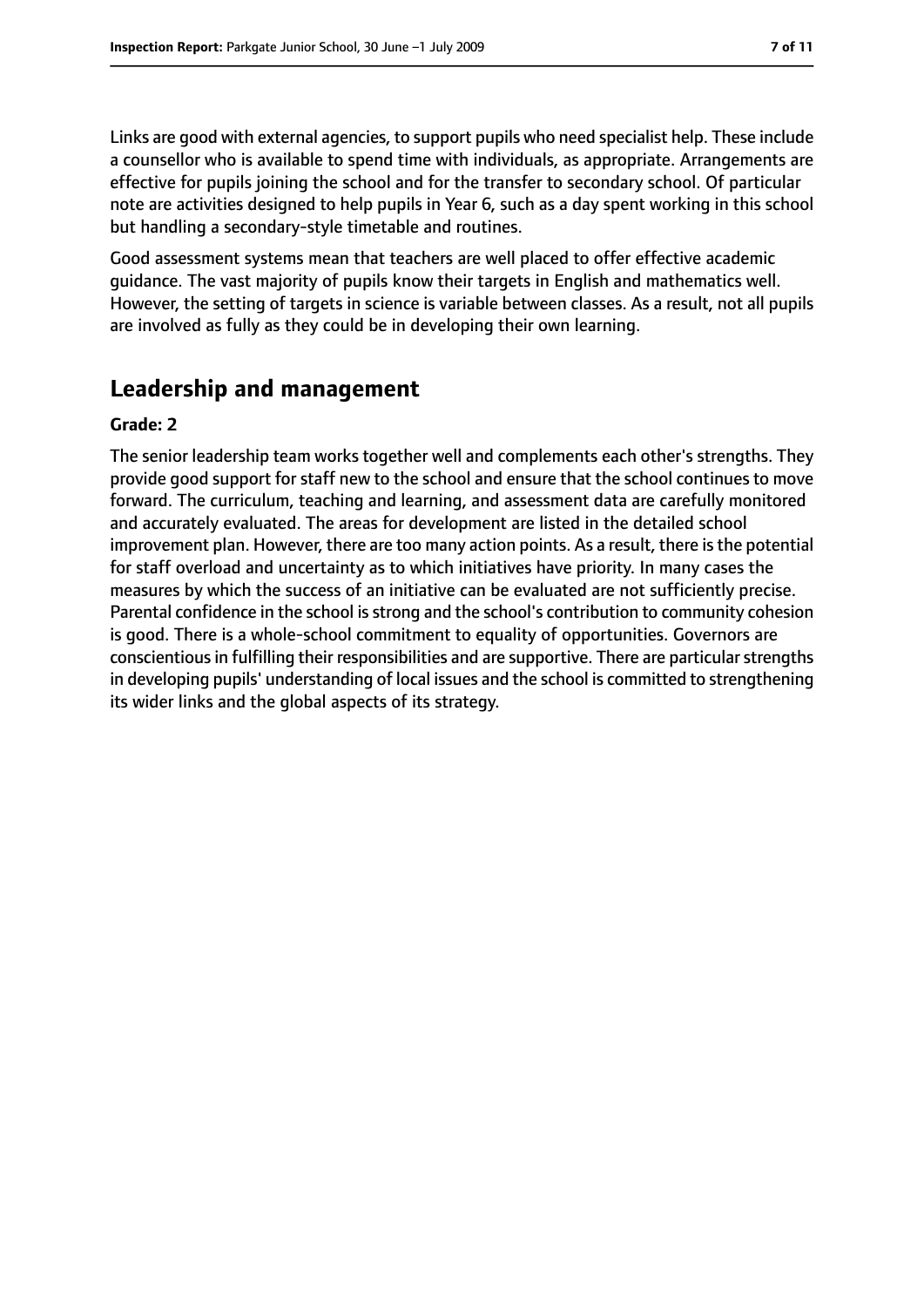**Any complaints about the inspection or the report should be made following the procedures set out in the guidance 'Complaints about school inspection', which is available from Ofsted's website: www.ofsted.gov.uk.**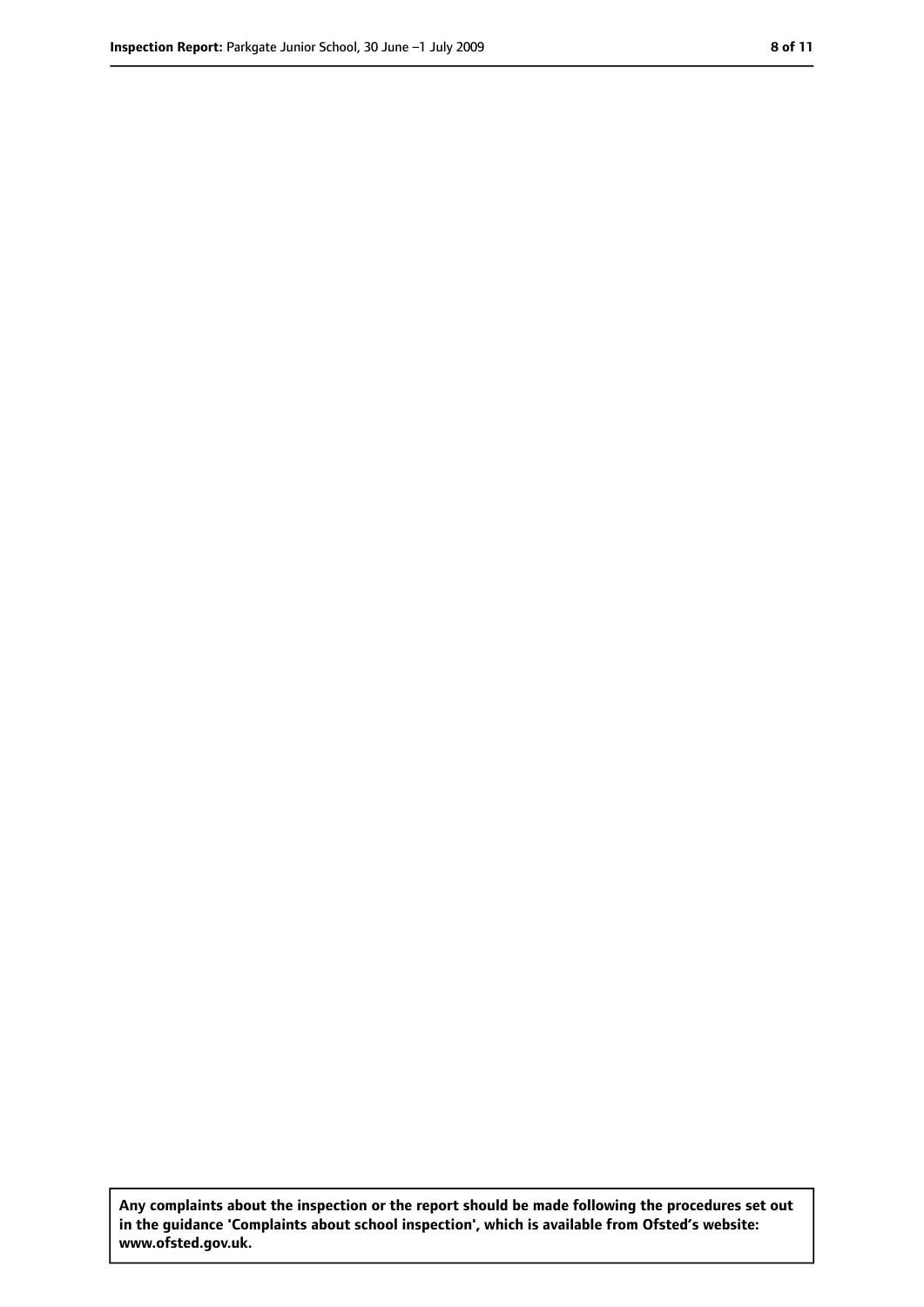## **Inspection judgements**

| $^{\cdot}$ Key to judgements: grade 1 is outstanding, grade 2 good, grade 3 satisfactory, and | School         |
|-----------------------------------------------------------------------------------------------|----------------|
| arade 4 inadequate                                                                            | <b>Overall</b> |

#### **Overall effectiveness**

| How effective, efficient and inclusive is the provision of<br>education, integrated care and any extended services in meeting the<br>needs of learners? |     |
|---------------------------------------------------------------------------------------------------------------------------------------------------------|-----|
| Effective steps have been taken to promote improvement since the last<br>inspection                                                                     | Yes |
| How well does the school work in partnership with others to promote learners'<br>well being?                                                            |     |
| The capacity to make any necessary improvements                                                                                                         |     |

### **Achievement and standards**

| How well do learners achieve?                                                                               |  |
|-------------------------------------------------------------------------------------------------------------|--|
| The standards <sup>1</sup> reached by learners                                                              |  |
| How well learners make progress, taking account of any significant variations<br>between groups of learners |  |
| How well learners with learning difficulties and/or disabilities make progress                              |  |

<sup>&</sup>lt;sup>1</sup>Grade 1 - Exceptionally and consistently high; Grade 2 - Generally above average with none significantly below average; Grade 3 - Broadly average to below average; Grade 4 - Exceptionally low.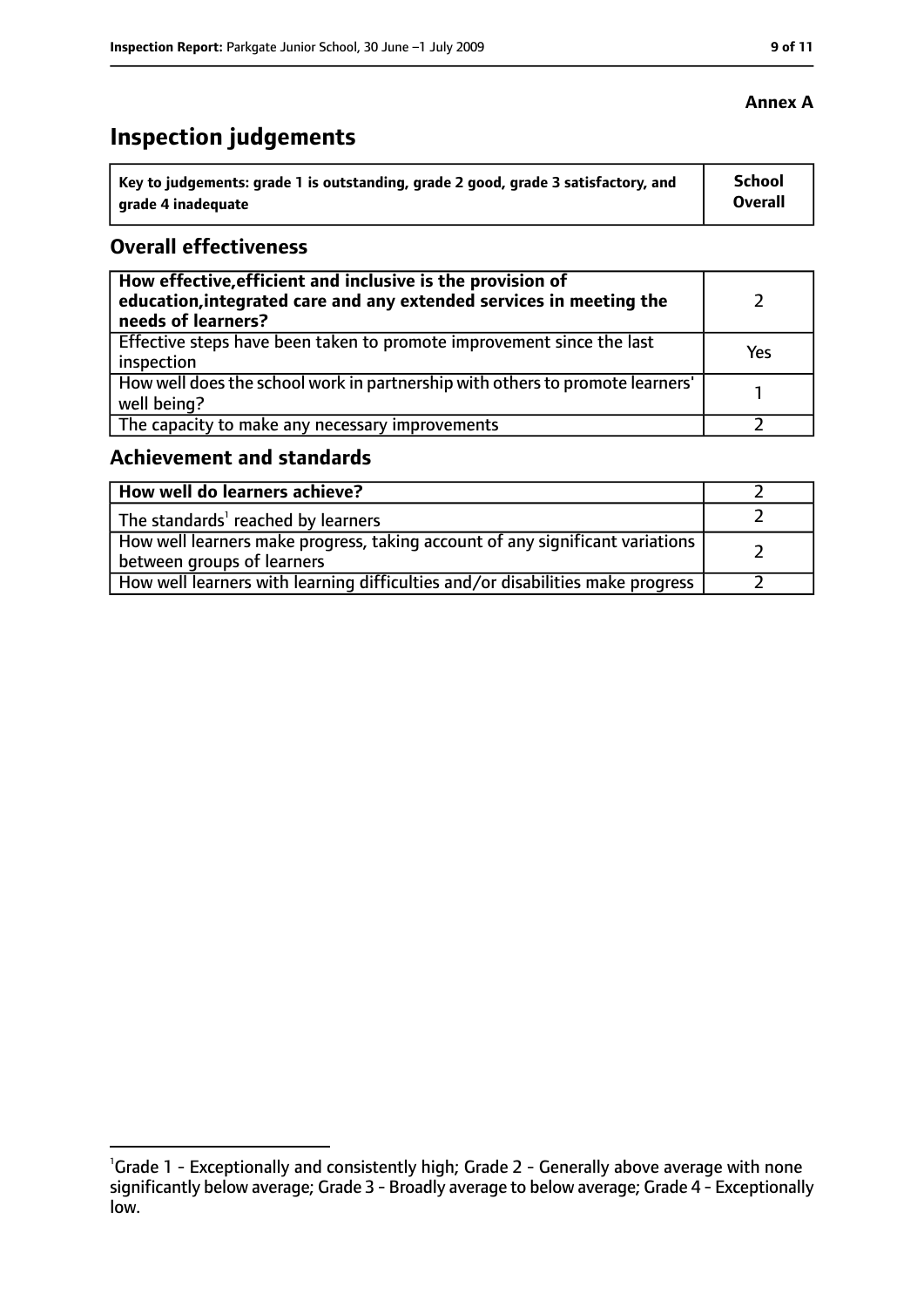### **Personal development and well-being**

| How good are the overall personal development and well-being of the<br>learners?                                 |  |
|------------------------------------------------------------------------------------------------------------------|--|
| The extent of learners' spiritual, moral, social and cultural development                                        |  |
| The extent to which learners adopt healthy lifestyles                                                            |  |
| The extent to which learners adopt safe practices                                                                |  |
| The extent to which learners enjoy their education                                                               |  |
| The attendance of learners                                                                                       |  |
| The behaviour of learners                                                                                        |  |
| The extent to which learners make a positive contribution to the community                                       |  |
| How well learners develop workplace and other skills that will contribute to<br>their future economic well-being |  |

## **The quality of provision**

| How effective are teaching and learning in meeting the full range of<br>learners' needs?              |  |
|-------------------------------------------------------------------------------------------------------|--|
| How well do the curriculum and other activities meet the range of needs and<br>interests of learners? |  |
| How well are learners cared for, quided and supported?                                                |  |

### **Leadership and management**

| How effective are leadership and management in raising achievement<br>and supporting all learners?                                              |     |
|-------------------------------------------------------------------------------------------------------------------------------------------------|-----|
| How effectively leaders and managers at all levels set clear direction leading<br>to improvement and promote high quality of care and education |     |
| How effectively leaders and managers use challenging targets to raise standards                                                                 |     |
| The effectiveness of the school's self-evaluation                                                                                               |     |
| How well equality of opportunity is promoted and discrimination eliminated                                                                      |     |
| How well does the school contribute to community cohesion?                                                                                      |     |
| How effectively and efficiently resources, including staff, are deployed to<br>achieve value for money                                          |     |
| The extent to which governors and other supervisory boards discharge their<br>responsibilities                                                  |     |
| Do procedures for safequarding learners meet current government<br>requirements?                                                                | Yes |
| Does this school require special measures?                                                                                                      | No  |
| Does this school require a notice to improve?                                                                                                   | No  |